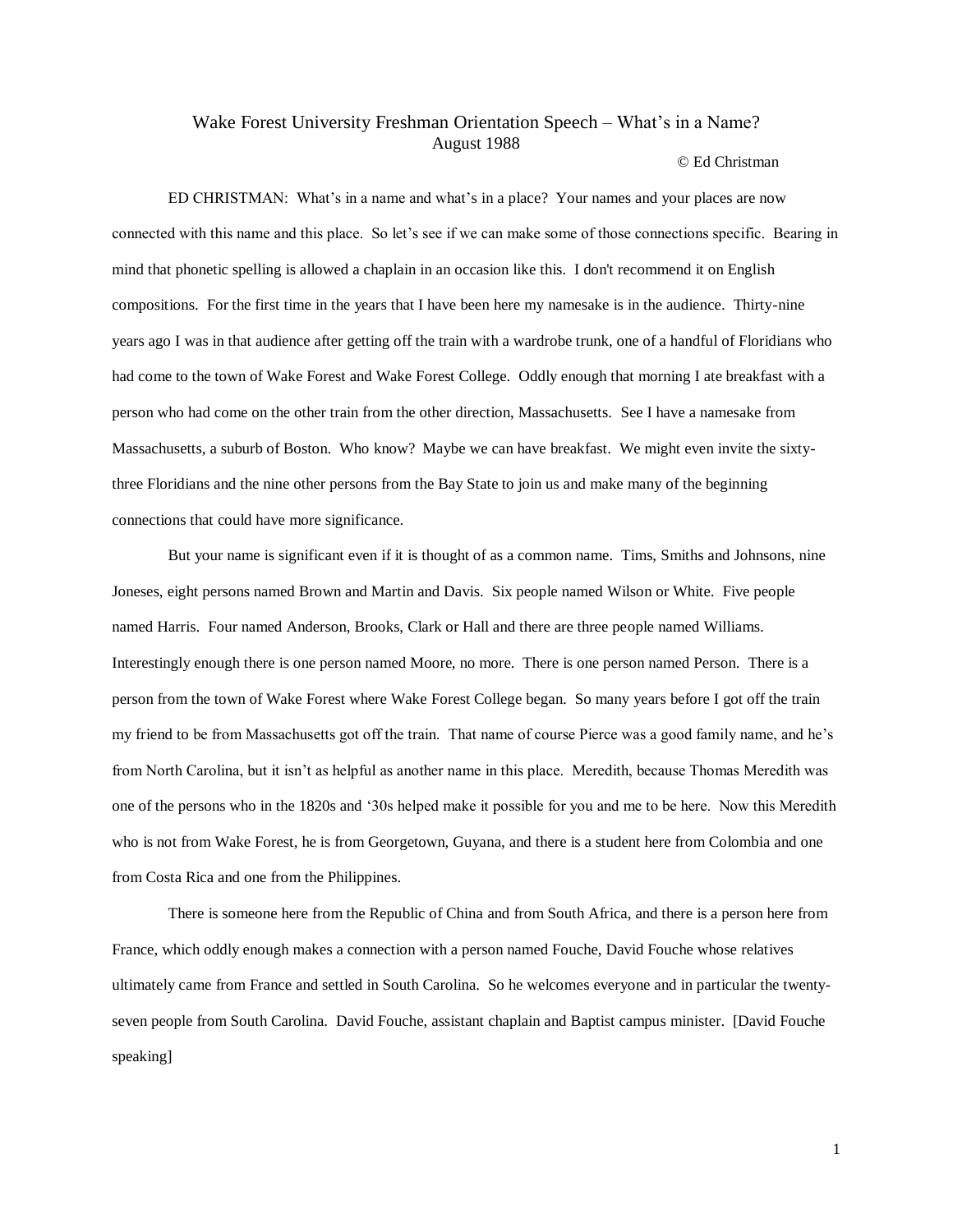Some of the connections are simple enough. See, David's name is easy to remember. Fouche is like Touche, to touch in fencing. We would hope as campus ministers to do more than simply make the physical touch. We would hope that the relationships that may develop personally and through programs would be as at least significant as when one makes a touch in fencing.

Sometimes the names and the connections are obvious. Sometimes the connections are because they are contrasts. For example, we have two skulls and a cross but no bones in the freshmen class. We have a Day and Knight and of course the Knight is Polite although he pronounces it Polite [pronounced Po-leet] and there is a Palace to live in. There is a Brush but no comb. There is a Cobb but no Corn. There is Bigger, not littler. There is Fulton but no steam. There is Green, excuse me, yes, there is Green, but there is not any blue. There is Kodak but there is no Canon for the Atlanta Braves fans. There is Least but not most. There is Parr but unfortunately no birdies. There is Sharp but not dull. There is Venable and not ignorant.

See the admissions office has done a wonderful job. There are some people here named Goode. There is no one in the class named bad. Admissions office has done too good a job. I may be out of a job. There is a Vann in this class, and there is a Packard. Do you know what a Packard is? I'll give you a clue. There is also a Ford, and there are three other presidents, Carter, Eisenhower and Nixon. There is perhaps in the freshman class an answer to prayer. For you see sitting amongst you there is a real live Michael Jordan. [applause] Of course he's from Kentucky.

So answers to prayer would suggest that sooner or later I have to make connections in this class with names and places that are religious. So we have a Daniel. We have a Mark and we have a Paul. We've got one Lord, I believe in that. [laughter/applause] He's Divine. Yes, he comes from Bethlehem, Pennsylvania. But the two other people from Bethlehem, they're not named Divine. They're Jones boys. Now actually I don't know whether any of them are divine. I rather doubt that any of us are.

But I think you should understand that since none of the campus ministers are. None of the students that participate in these upcoming opening events from various religious groups, they're not divine. They're ( ) with food so they volunteer to the events that they share conveniently and collectively. One of the events and one of the places that I hold up for your invitation is Davis Chapel and Thursday worship. It is a place that Ed Wilson referred to yesterday. We do the best we can to keep it open all the time for prayer and meditation and on Thursday at eleven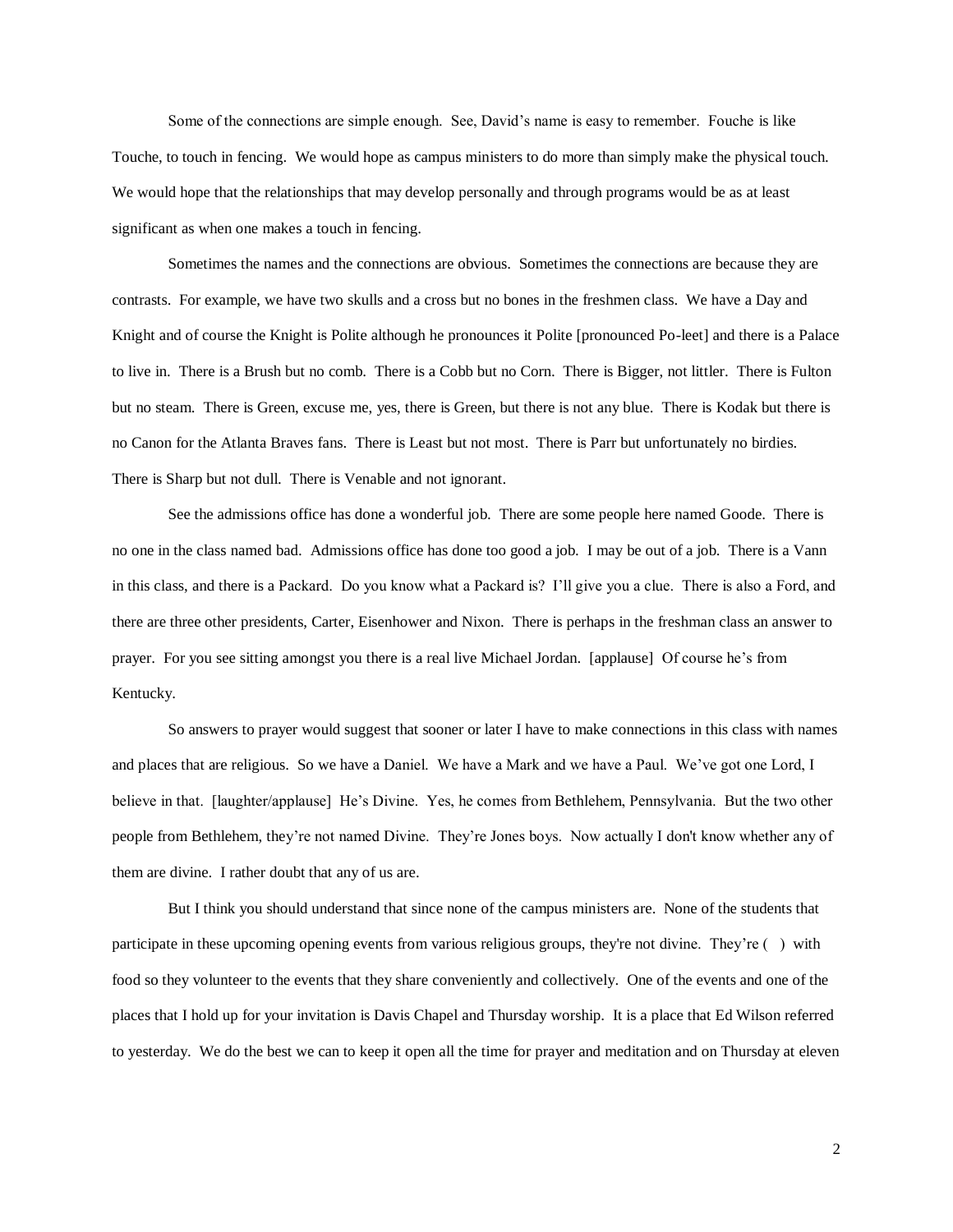o'clock during a period that is not a class hour, you're invited to worship with us in a very special and rich place. Now back to the class.

In this class, of course, you've got some religious places. I've already mentioned, Bethlehem. There is Luthersville for the Lutherans. There is Salem for the Quakers. We have one Christmas, which of course reminds us of an event that the provost also mentioned yesterday. The Moravian Love Feast which is held here on the first Sunday in December. Of course Christmas makes you think about lambs. So we've got two Lambs and a Kidd. There are two Shepherds to look after them and would you believe it there is a place, Shepherdsville. Lastly but not least, we've got some Pope and appropriate enough he is from Little Rock, Arkansas, which of course makes me think about one of my colleagues Lou Bonnaci, Catholic campus minister who welcomes all of you and the thirtyfour fellow Pennsylvanians to Wake Forest. Father Lou Bonnaci. [Father Lou Bonnaci speaks]

Fouche, Bonnaci. Some of the names are not like Smith and Johnson. There is Constantino, Hardavich and Zahn and Zopf, and () and Tardish, and those are as important names to remember and to try to learn how to spell as any of the rest of them. There are some names that may arouse a little attention, Graves, Coverstones. We've got Nill and we've got Nall in the freshman class. As if that weren't enough we've got Nealy as well. But neither Nill or Nall or Nealy will apply to our next campus minister. He has his own name. He's sometimes has another appearance which you may discover this year. His name is Bob Key and he is the Episcopal campus minister and he welcomes everyone and in particular the nine Roanokians who are here. Bob McGee. [Bob McGee speaks]

Roanoke, of course, connects to Roanoke Rapids and Grand Rapids and Hampton Falls that happens to be in New Hampshire. You're getting the drift now. We're trying to make connections with bodies of water. Toms River and Forked River, both in New Jersey. Sherrills Ford in North Carolina. Then there's Miller's Creek and Miller's Spring and Camp Spring and Carl Springs and Poolsville and Potomac and Annapolis and Oceanport and Southport. Now North Carolina doesn't have a lot of water in it, and some of us are more blessed than others. So Winston-Salem has been coveted after by other places especially the larger one nearby because we have the Yadkin River and Greensboro has got well, fifteen less freshmen who are here. I guess the people of Greensboro are glad that these people did not have any water, and there is another freshman who is not really a freshman but he is a freshman and he's from Greensboro. His name is Steve Angle and he is the coordinator for the Inter-Varsity Christian Fellowship. [Steve Angle speaks]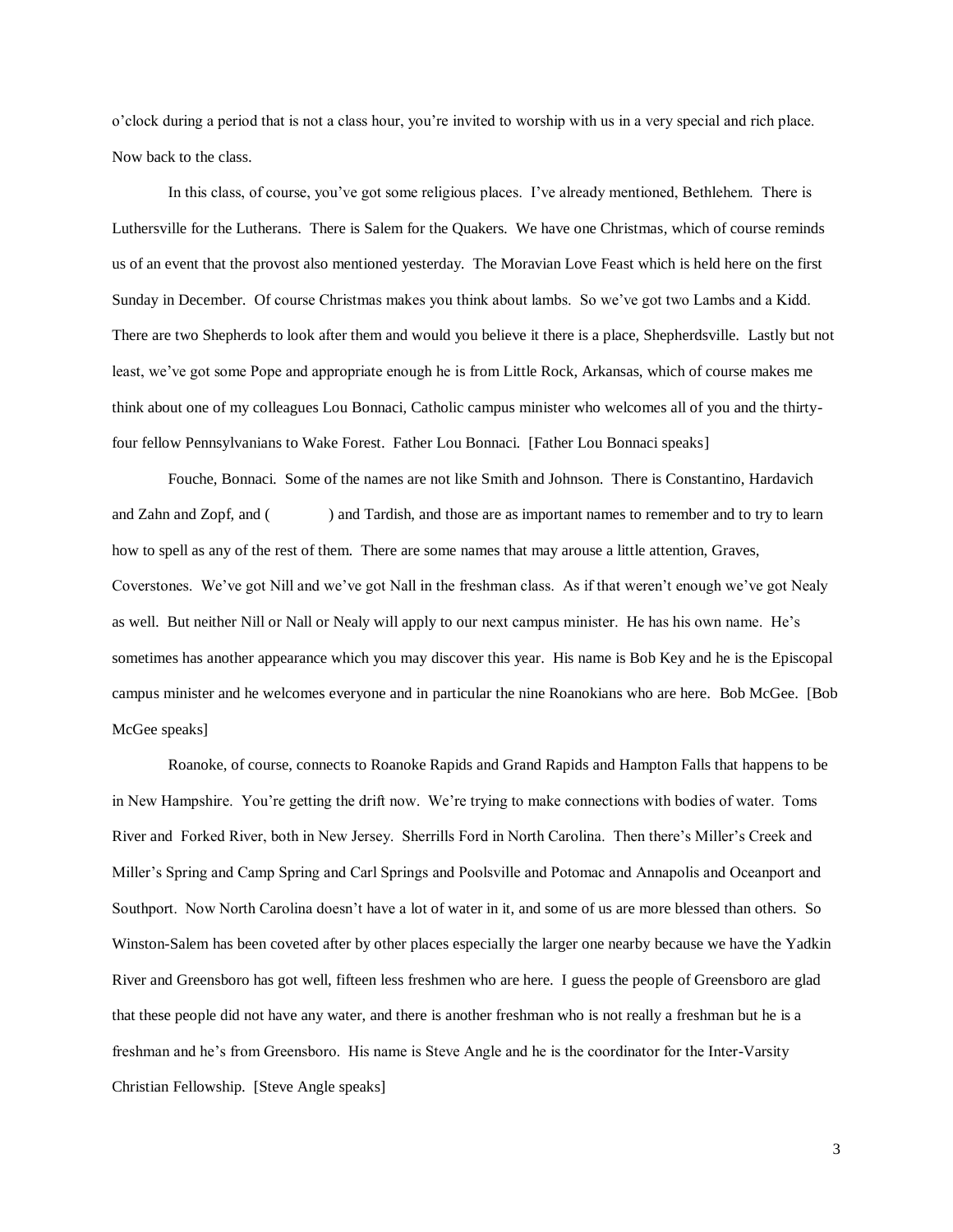I hope that by now you're beginning to understand that this business about names and places is not to use one of your names for little. I hope this is getting to be clear. I hope that also I remembered to use the name of one of the persons that would give me a lot of flack. I know there would be one person out there who is Leary of this whole thing, but I can't help that because that's their name.

There is a Cook in the freshman class. There is a Taylor and a Shoemate. There are three Masons. There are six Millers and five Bakers. There are a couple of pollsters. Well, they may not be pollsters, but there are two people named Nielson in the freshman class. There is a Fisher, he's got some Hooks and he just caught a Bass. Your job, your vocation relating to your name may be something that you will ask yourself about. But do I really want to be a Cooper. Indeed do you know what a Cooper is? Do you anything about literature? Would you like to be a Hawthorne or a Shaw? Would you like to be a musician like Ellington or Lombardi. And for you sports fans would you like to be like the certain Englishman whose name is Bannister.

Not everybody needs to know that but everyone does need to know that in addition to balloons and being good garbage and all of the kinds of wonderful things, there is only one sport in campus ministry. At least that's what David Rife believes. He's the Methodist campus minister some of the time and likes that some of the time and he welcomes the twenty-five West Virginians who are here and he welcomes the rest of you, but the only ones he's really interested in are those who play tennis. David Rife. [David Rife speaks]

I need to add David, he's from West Virginia. Why don't they call that other state East Virginia, and if one is interested in finding out, a brief study of history would help you discover. But whether it's West Virginia or Virginia or some of the other states, there are some picturesque locations in this freshman class, Aurora, Bluefield, Basking Ridge, Ridgefield, those are towns which perhaps you will remember and then you will wish you were there. Or you might wish you were at some of the beaches like West Palm Beach and Virginia Beach or Long Beach, which is both in North Carolina and New York.

Or you might ponder a little more history and wish you were in some place that is related to the Native American culture, Seminole, Pembroke, Massapequa, Setaukqua, or Painted Post or you might want to be in Pisgah Forest or Seacliffe, California or Santa Rosa, California. But all of those places bespeak somebody's concern how to describe who and what they are and where they live.

But not everybody has to be from a place like that. Some people may be from very interesting or strange towns, Nebo, Covenant Station, Street, Maryland. Did they simply run out of imagination or--? Those are curious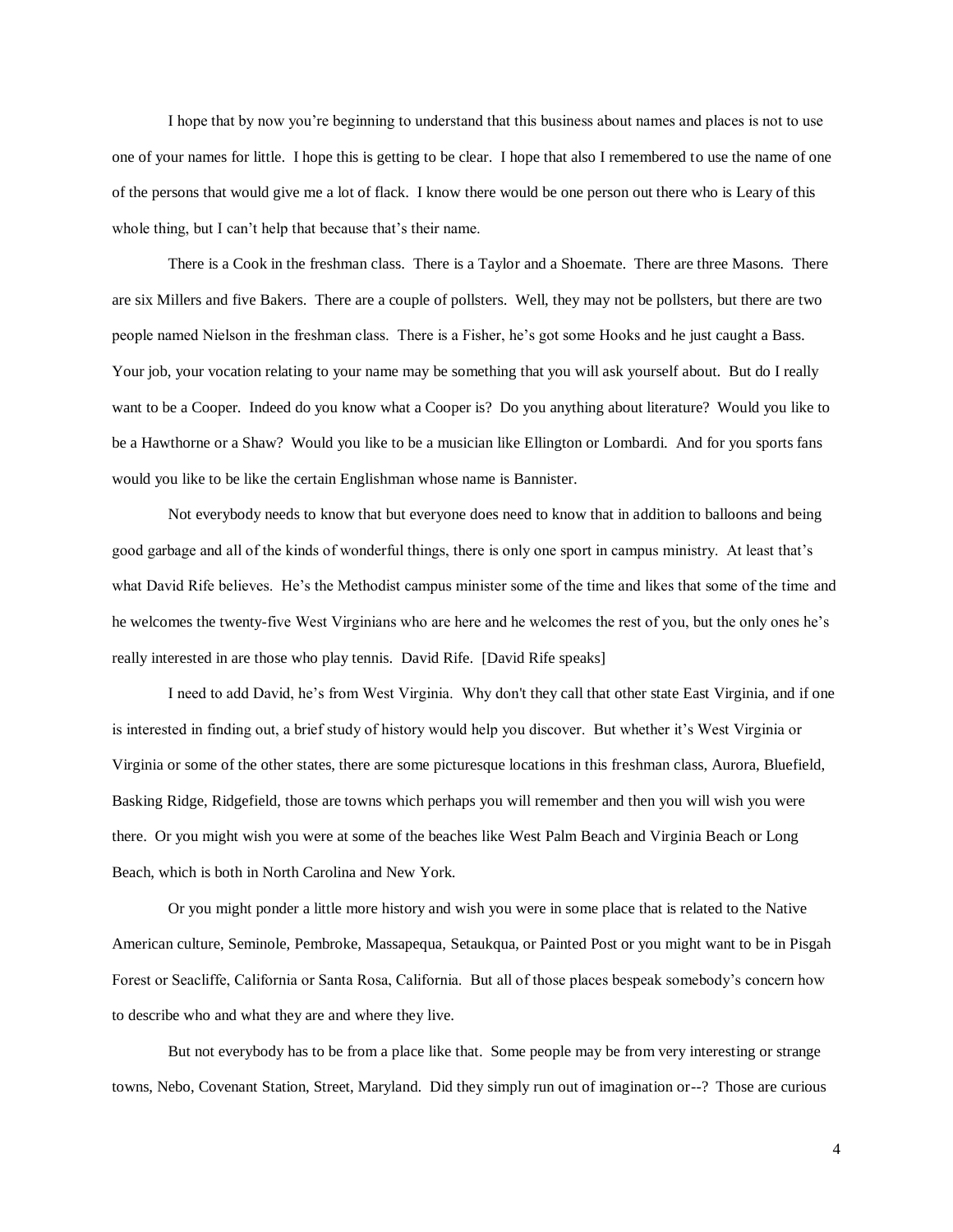names. But whether they are curious or not, they are your names. They're your places. And if we tease about them, it's because we want you to claim them. How many people have you asked so far where they are from, and they say I am from Charlotte. That's not true. They're from Matthews, North Carolina or some other nearby suburb. See they're not quite sure they want to claim that. But let's claim it. Let's claim our names. There's Alexander and Burt and Carlos and Merrill. There's Hiyashi and Milburn and Tedford.

Now the next person I'm going to introduce will know some of those people because he is their minister. I am sure that you will be able to get to know every single person from his native state of Louisiana because you see there's only one Scott, and he is from Red Stick, Louisiana unless you know some French. I'm sure that Richard Groves knows a little French. But whether he does or not he is welcoming all of you and particular Scott from Louisiana to Wake Forest. He is the minister of the Wake Forest Baptist Church, Richard Groves.[Richard Groves speaks]

Fouche, Bonnaci, McGee, Angle, Rife and Groves. Part of the group of persons for whom I hope there will be an attachment of names of the program that we seek to provide the opportunity to help you and ourselves indeed search and grow. An alumna of the school, her husband and some friends were at the beach recently. As you might imagine they were inside playing Spades because of what was going on outside. A five-year-old wandered in and said Mommy, "Who made God?" That question comes in many forms. It doesn't have to be limited to five-yearolds. It does however bespeak of one more concern and just one more name.

A name above every name that we want you to covet and to remember and to care about and to explore your education with. Jesus Christ. Now some of you on Sundays will say they were a fine and splendid group and the chaplain spent a lot of time learning names. You will ask me did you do that? The answer then and now is with a great deal of hard work and emotion and then I will ask, well, why did I do that? If you do not know, let me say very simple and very briefly. It is because your name, your badge of honor. It is because you are unique in the sight of God. It is because you are now in a position we hope with our help to shape the meaning of that name and its future. Therefore, we invite you to chapel and to our programs. We invite you to church, and there are seats here at the front of churches away from the campus where you might go. There is a map in the packet of materials, which our student assistants have given you which suggest that what Lou Bonnaci said about finding part of the meaning of your name in some other place in Winston-Salem is something that we encourage.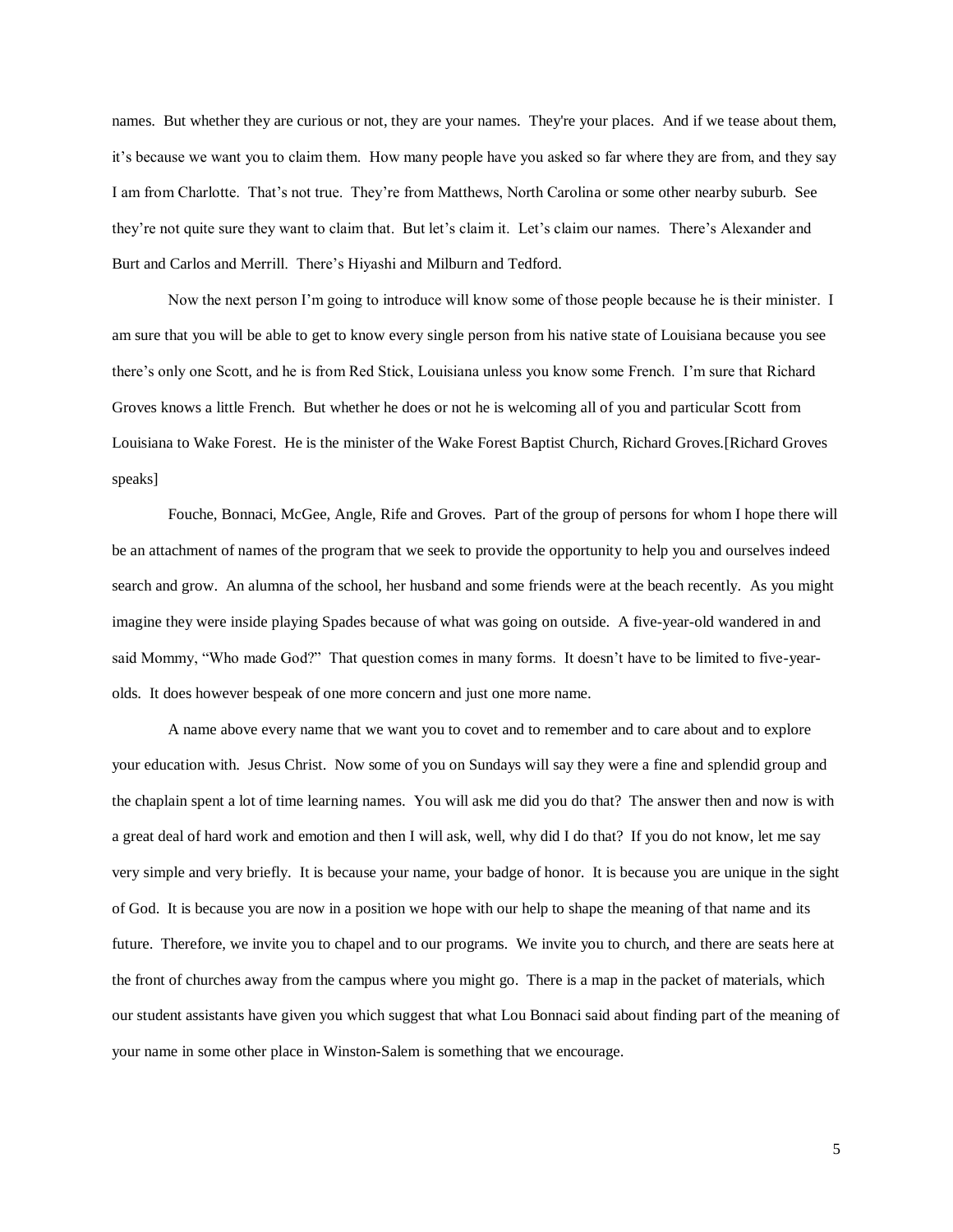Now let us conclude with something I haven't mentioned, but iit s certainly as much a part of your name as anything else. The first number is five fifteen, five twenty-six. That is the number on this little piece of plastic which I have from that state board of motor vehicles that they give to people who don't drive cars but want to cash checks. That's an important number. I've never had to learn it. But the next one, you do have to learn because you see I want to cash checks at the Wachovia Bank and Trust Company. On the basis of the business that I've conducted over the years and the amount of business I rather doubt that my number will be retired when I leave. But it still is a point of identification and certainly a point of accountability because usually when the phone rings and it's June Crabb at the other end of the line I say what have I done wrong now. How far in debt am I? Well, that is a reality with which all of us must deal from time to time.

Life is not going to be just like the flowers and the roses and the ivy in the freshman class. Some of it is going to be more difficult. It is our hope that all of it will be what two of your names are, Hart and Soul. The name and the number that I of course know which we all are connected, my version of that is two-six-five-thirty-eightforty-two-fourteen. Yesterday I went over there. I humiliated myself too. I had my picture made on that little machine. When I looked at it, it nearly frightened me to death. I tried to force an upperclassman into saying how terrible it was, but you will learn how to answer some of these questions when pushed upon. He said, "Well, Chaplain, you see it is a mug shot."

We're all connected and we're connected in ways that we hope will be meaningful for all of us. We thank you for your interest and your attention. If there are questions that you want to ask, we'll all be down in front after the program ends which is very soon.

Now one name I didn't mention with which I want to conclude, Engkvist. Now that name reminds me, makes the connection for me with Minnesota, Saint Paul Minnesota and six to eight o'clock on Saturday night and three to five on Sunday but most usually around seven-fifteen Saturday night when Garrison Keillor on *Prairie Home Companion* does his thing. He does what many ministers try to do what the parables of Jesus try to do, tell stories about a mythical place called Lake Woebegone. Pastor Engkvist is a pastor of a Lutheran church. He always ends by saying, where all the women are strong and all the men are good looking and all the children are a little above average.

Well, let's translate that. I do hope Wake Forest is not all numbers and all clear and all the angles are sharp. I hope there is something left that you don't fully know and I hope there will come to be a time when we sing